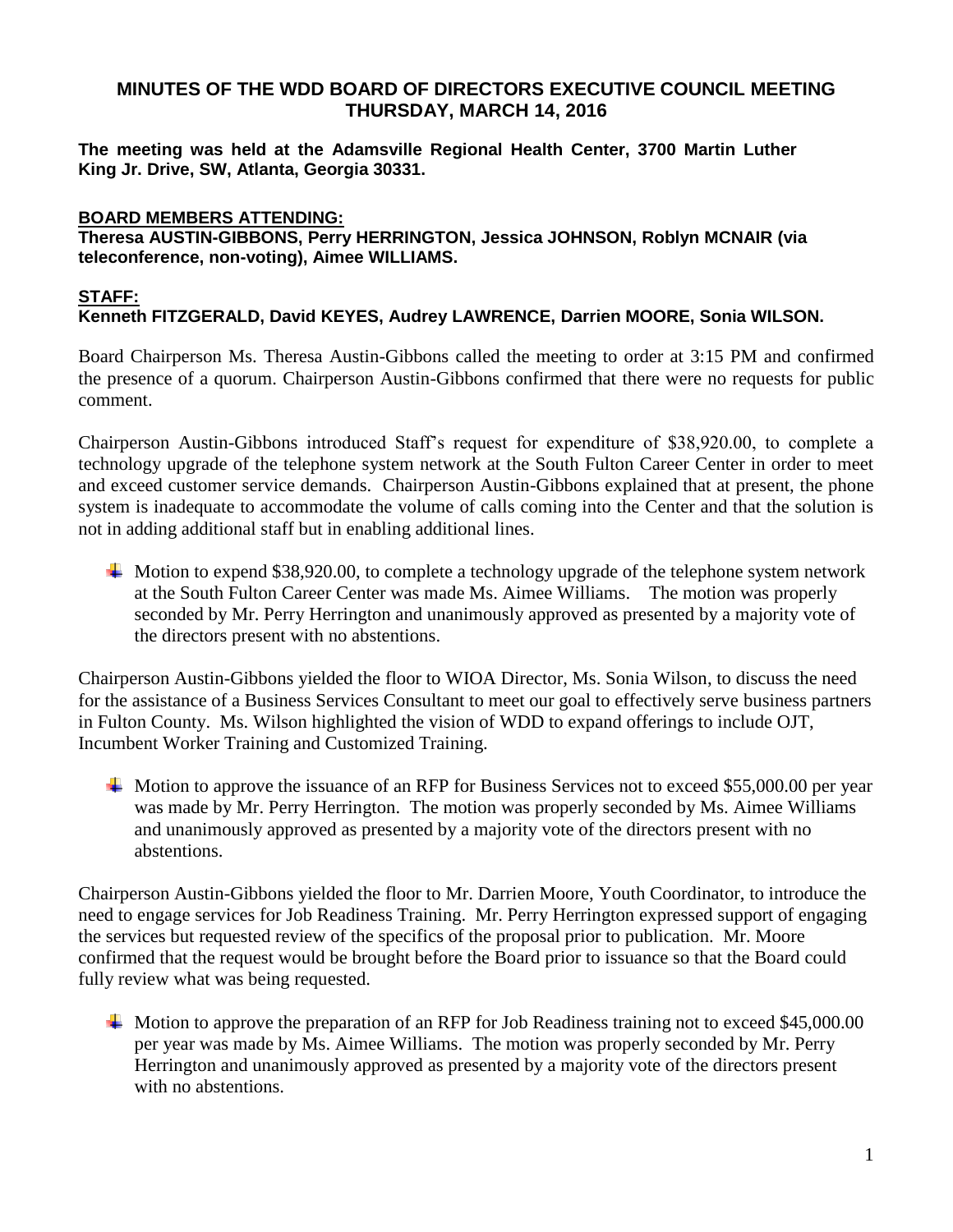# **MINUTES OF THE WDD BOARD OF DIRECTORS EXECUTIVE COUNCIL MEETING THURSDAY, MARCH 14, 2016**

Mr. Moore presented to the Executive Committee a request to host a Youth Career Expo for the Film Industry with the objective of exposing youth to the various opportunities available in the Film Industry beyond those customarily discussed. Mr. Moore explained that the Expo would provide both informational exposure and "touch and feel" exposure.

 $\perp$  Motion to approve planning of a Youth Career Expo for the Film Industry was made by Mr. Perry Herrington. The motion was properly seconded by Ms. Aimee Williams and unanimously approved as presented by a majority vote of the directors present with no abstentions.

Mr. Moore discussed the need to correct the record of approval for the Youth Training Services Policy previously approved by the Board. Mr. Moore explained that the prior motion failed to state for the record that the approval was retroactive to January 1, 2016. Mr. Moore asked the Executive Council to take necessary steps to correct the record thereby making the approval retroactive to January 1, 2016.

Motion to amend the record regarding approval of the Youth Training Services Policy to reflect approval effective January 1, 2016 was made by Ms. Aimee Williams. The motion was properly seconded by Ms. Jessica Johnson and unanimously approved as presented by a majority vote of the directors present with no abstentions.

Chairperson Austin-Gibbons thanked staff member Darrien Moore and yielded the floor to staff person Ms. Audrey Lawrence. Ms. Lawrence reported to the Executive Council that investigation had been completed regarding allegations of misconduct by Provider Pro Data and based on the information discovered, recommendation was being made to lift the Hold and allow the Provider to resume serving Fulton County WIOA customers.

 $\overline{\phantom{a}}$  Motion to lift the Hold on training provider Pro Data, Inc. was made by Mr. Perry Herrington. The motion was properly seconded by Ms. Aimee Williams and unanimously approved as presented by a majority vote of the directors present with no abstentions.

Ms. Lawrence next explained that a prospective Provider, Tyler Communications, had made several allegations and filed a complaint regarding decisions made by the Regional ITA Committee, of which Fulton County is a member. Ms. Lawrence continued that the Regional ITA Committee wished to address the complaint from a Regional perspective and stressed that by doing so Local Areas could continue to move towards more consistency across the Region in the management of Providers and service delivery. Ms. Lawrence requested that the Executive Council approve responding to the complaint as a Regional instead of as individual Local Areas.

 $\overline{\phantom{a}}$  Motion to support a Regional approach to responding to a complaint filed by Tyler Communications was made by Mr. Perry Herrington. The motion was properly seconded by Ms. Aimee Williams and unanimously approved as presented by a majority vote of the directors present with no abstentions.

Ms. Sonia Wilson provided an update regarding grants on which staff were working.